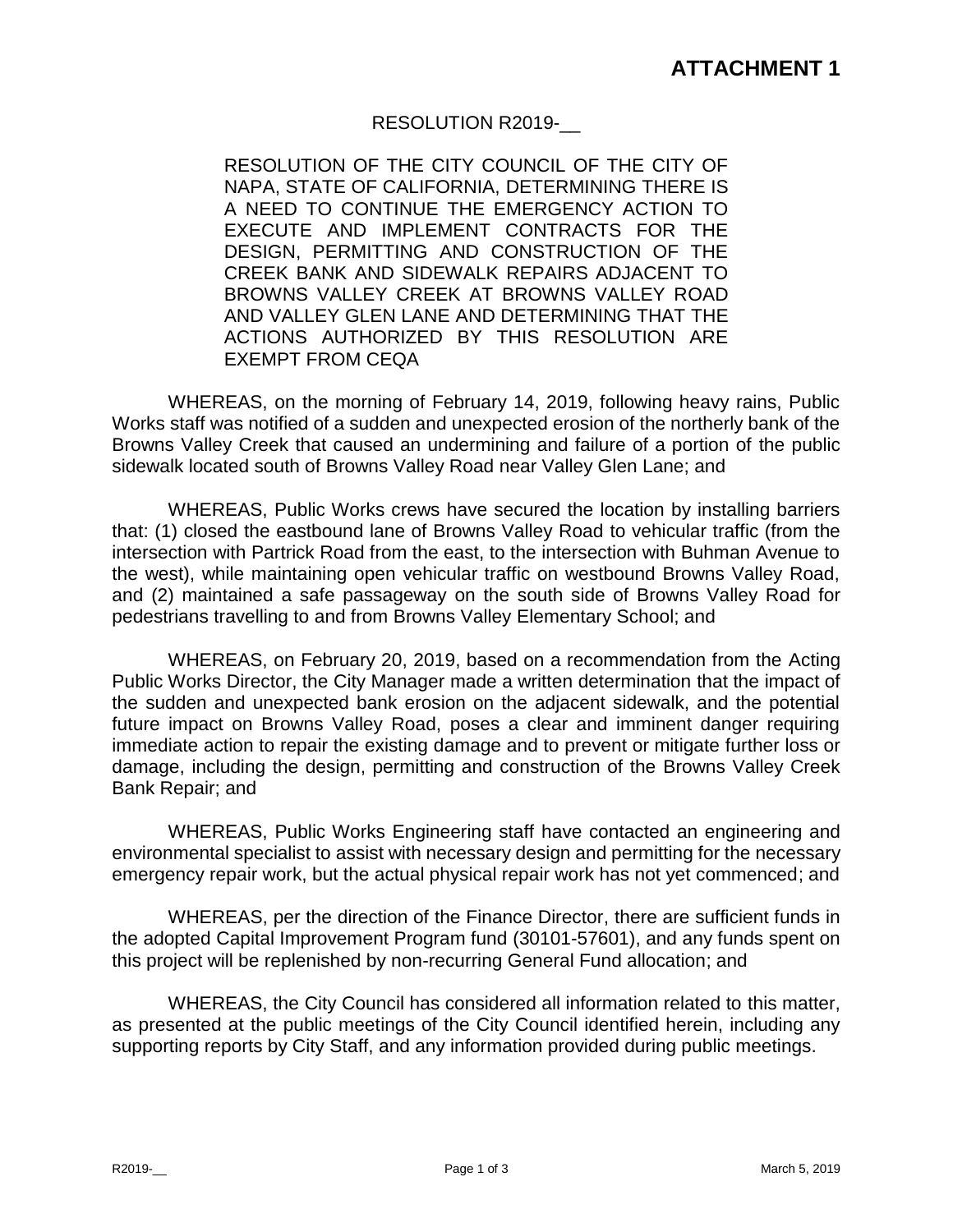NOW, THEREFORE, BE IT RESOLVED, by the City Council of the City of Napa, as follows:

1. The City Council hereby finds that the facts set forth in the recitals to this Resolution are true and correct, and establish the factual basis for the City Council's adoption of this Resolution.

2. The City Council hereby determines that the actions authorized by this Resolution are exempt from CEQA pursuant to CEQA Guidelines Section 15269 (Statutory exemption for emergency repairs, in accordance with California Public Resources Code Section 21080(b)(2)); CEQA Guidelines Section 15301 (Categorical exemption Class 1 Existing Facilities), which exempts repair, maintenance, or minor alteration of existing facilities involving negligible or no expansion of use; and CEQA Guidelines Section 15302 (Categorical Exemption Class 2 Replacement or Reconstruction), which exempts replacement or reconstruction of existing facilities on the same site and with the same purpose.

3. The City Council hereby determines there is a need to continue the emergency action described in this resolution, including the design, permitting and construction of the creek bank and sidewalk repairs adjacent to Browns Valley Creek at Browns Valley Road and Valley Glen Lane, as initially authorized by the City Manager on February 20, 2019.

4. This Resolution shall take effect immediately upon its adoption.